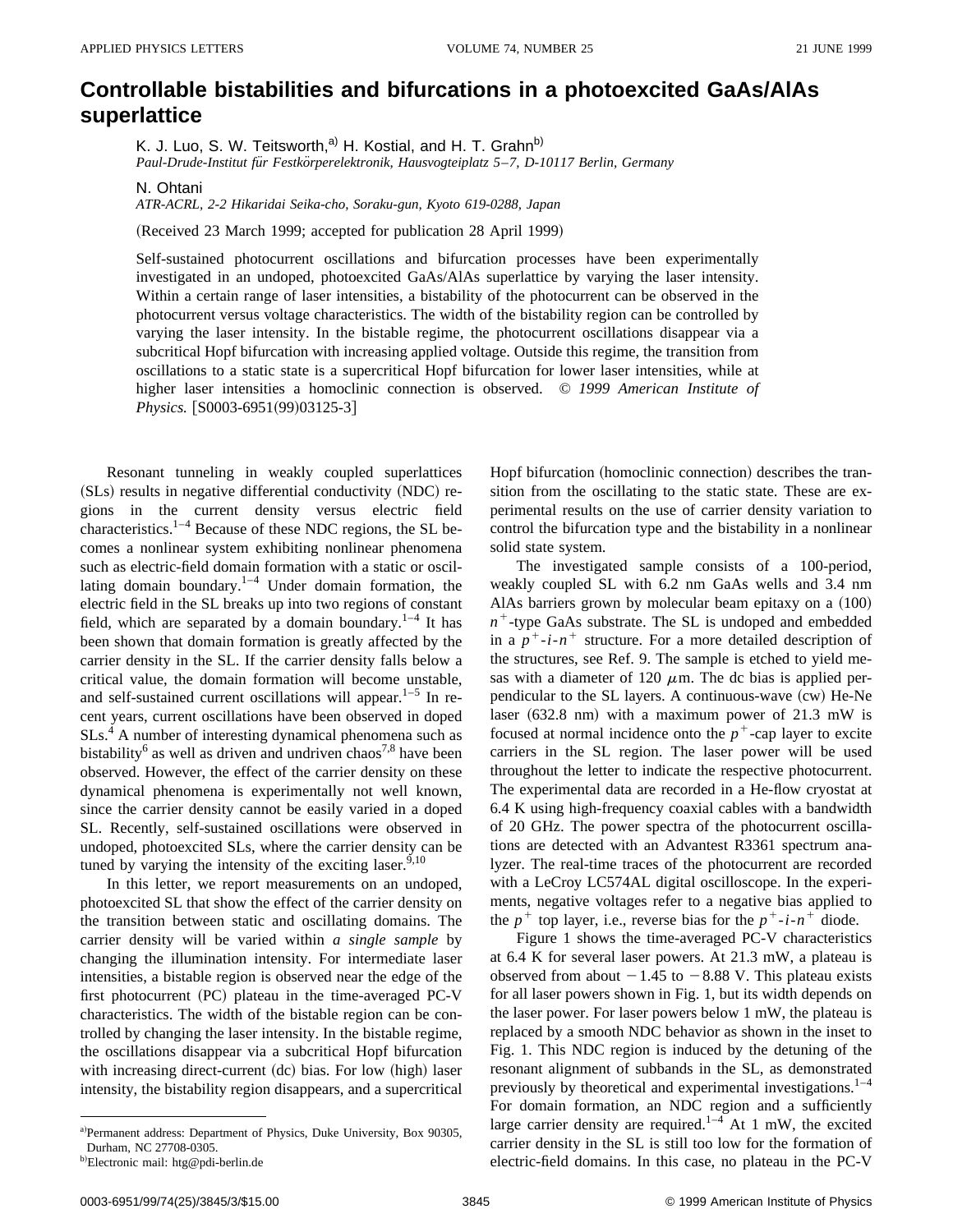

FIG. 1. Time-averaged PC-V characteristics at 6.4 K for several laser powers as indicated. The inset shows the PC-V characteristics for 1 mW. The sweep directions are indicated by different lines.

characteristics and no oscillations in the time domain are observed. However, for larger laser powers, domain formation should occur as indicated by the presence of the photocurrent plateau shown in Fig. 1. At the same time, selfsustained photocurrent oscillations appear in the time domain.<sup>9</sup> With increasing laser power, the carrier density becomes larger, and the electric-field domains exist over a larger bias voltage range so that the plateau covers a wider voltage region as shown in Fig. 1. Within the range of laser powers used here, we do not observe the formation of stationary domains, where branch-like structures should appear in the plateaus.3,11

Within a certain range of laser powers, a bistability region of the photocurrent is observed near the edge of the plateau as shown for 6.5, 8.6, and 15.9 mW in Fig. 1. When the reverse bias is increased, the photocurrent jumps down at a critical voltage of  $V_c^u$ . At the same time, the oscillations disappear. When the reverse bias is decreased, the photocurrent jumps up at a critical voltage of  $V_c^d$ , and the oscillations reappear. The width of the bistable region can be controlled by changing the laser power. Figure 2 shows the relationship between the laser power and the critical voltages  $V_c^u$  as well as  $V_c^d$ . At low laser powers, there is no bistability. With increasing laser power, the bistable region appears, and its



FIG. 2. The relationship between the critical voltages  $V_c^u$  and  $V_c^d$  (cf. Fig. 1) and the laser power at 6.4 K. The lines between the data points are a guide to the eye.



FIG. 3. Power spectra of the photocurrent oscillations recorded at 6.4 K for laser powers of 21.3, 8.6, and 4.7 mW. The darker areas correspond to larger amplitudes.

width increases gradually until a laser power of 13.1 mW is reached. With a further increase of the laser power, the bistable region rapidly collapses. Finally, the bistability disappears, when the laser power is larger than 16.2 mW. Figure 2 represents a phase diagram, separating the oscillating from the static state. The region enclosed by the dashed and solid lines indicates the bistable region, where the oscillating and the static states coexist.

By tuning the laser power, not only the bistability, but also the bifurcation type from the oscillating to the static state can be controlled. Figure 3 shows some typical power spectra of the photocurrent oscillations as a function of reverse bias voltage recorded in the sweep-up direction. In this work, we are only interested in the voltage region just before the oscillations disappear. At 21.3 mW, the frequency decreases gradually to zero with increasing reverse bias (the spectrum becomes broadband just before the oscillations completely disappear). At the same time, the amplitude of the oscillation hardly changes as shown for the real-time traces at  $-8.70$  and  $-8.85$  V in Fig. 4(a). Such a behavior indicates that the oscillations disappear via a homoclinic connection, i.e., the oscillations vanish with a fixed amplitude and zero frequency without any bistability. $12-14$  The broadband spectrum observed very close to the transition point results from the extreme sensitivity of the system near the saddle point of a homoclinic orbit, and is generally expected for homoclinic connections. With decreasing laser power, this type of bifurcation remains until the bistability appears in the PC-V characteristics. In the bistable regime, the oscillations are found to disappear via a subcritical Hopf bifurcation,  $6,13,14$  i.e., the oscillations vanish with a finite amplitude and a finite frequency as shown in Fig. 3 for 8.6 mW (the static state is reached at  $-7.21$  V). There are two critical points for a subcritical Hopf bifurcation. At one critical point, the bifurcation takes place from an unstable focus (i.e., static state) to a stable focus and an unstable limit cycle (i.e., periodic oscillations), while at the other critical point the unstable limit cycle merges into a stable limit cycle. Bistability should be present between these two critical points (cf. Ref. 15). This type of bifurcation exists until the bistability region vanishes again at lower laser power. In the low power regime, the oscillations disappear via a supercritical Hopf bifurcation, $13-16$  i.e., with increasing reverse bias the oscillation amplitude shrinks to zero, while the frequency remains at a finite value. This behavior can be seen in the power